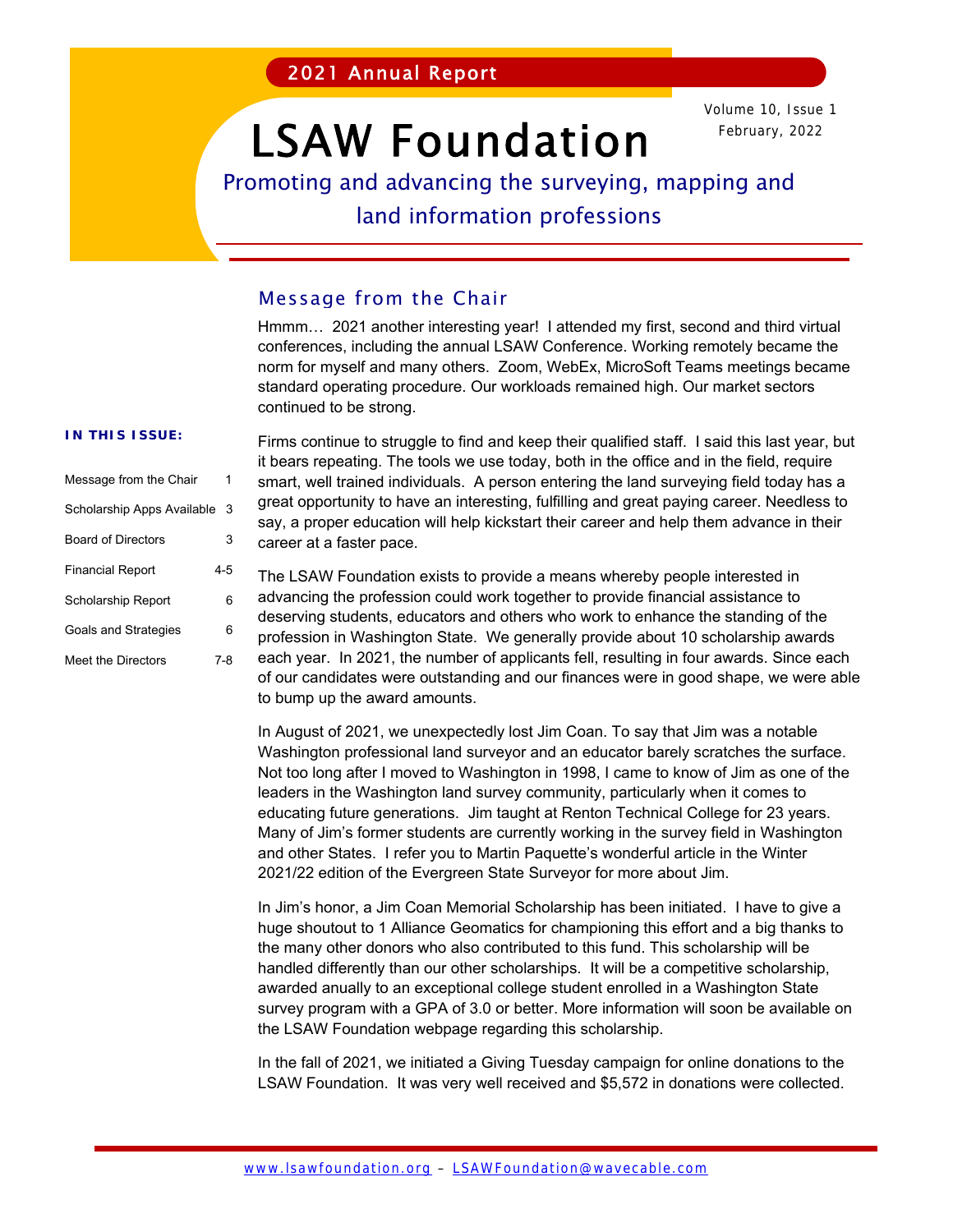#### Message from the Chair (continued)

Thank you to all those that donated for Giving Tuesday and for any other reason. Look for another Giving Tuesday campaign next year. We will continue to need your financial support and your assistance in promoting both our profession our educational institutions.

There are a number of ways you can provide financial assistance; become a member of the Foundation for \$35.00, a one-time or yearly donation, donation of an auction item, or simply making a cash donation. Another option for donation is to consider including the Foundation as part of your estate financial plan. And don't forget about Amazon Smile. It's easy and painless.

Please feel free to contact any LSAW Foundation Director at any time. We value your support and input.

To the Foundation Directors, thank you for your continued participation in this worthy cause. To anyone who may be entertaining the idea of becomig a Director, reach out to one of us.

Respectfully submitted,

Rich Waltrip, PLS 2021 Foundation Chairperson

#### Contribute to the LSAW Foundation through Amazon Smile



**AmazonSmile** is a website operated by **Amazon** with the same products, prices, and shopping features as Amazon.com. The difference is that when you shop on AmazonSmile, the **AmazonSmile Foundation** will donate 0.5% of the purchase price of eligible products to the charitable organization of your choice. It is a small contribution for an individual purchase. But, if we can get a number of individuals to participate throughout the year, it adds up. There is no cost to you.

See our 2021 Income by Source section below. THERE IS A LOT OF ROOM FOR GROWTH! We know you are buying lots of things on Amazon. Help us out here!

Simply type smile.amazon.com in your browser. You will be prompted to select a charitable organization from the the list of elegible organizations. You will find the LSAW Foundation in the list. It's that easy!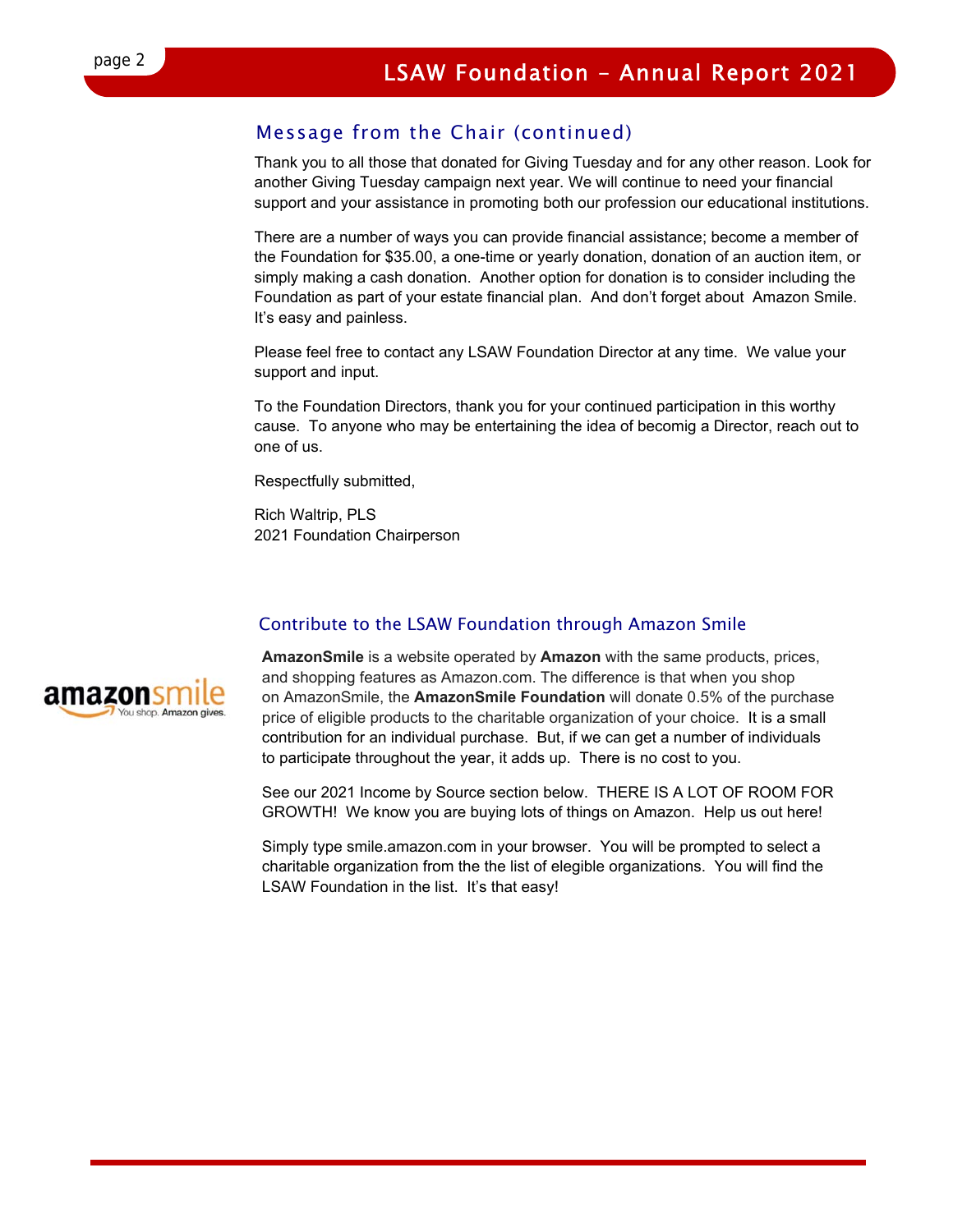#### 2022 Scholarship Applications Available Now!

Scholarship applications for 2022 are now available for downloading from the Foundation Website. To obtain an application, go to http://www.lsawfoundation.org/scholarships/scholarshipapplication.html

Applications are available in both Microsoft Word and Adobe PDF formats. To be eligible for consideration, completed application packages must be postmarked by June 1, 2022.

#### **Send completed applications to:**

Tom Brewster, Scholarship Chairperson, LSAW Foundation, 740 Cross Street, Bellingham, WA 98229 (tbrewster@wilsonengineering.com). Email submittals are preferred.

Along with the application form, the Application Instructions document should be downloaded from the website. While it doesn't happen often, we have had to reject some applications due lack of completeness. Applications must be complete, signed and dated to be considered.

#### Board of Directors and Past Directors

Current Board Rich Waltrip – Chair (Director 2007-present)

John (Tom) Brewster – Vice Chair, Scholarship Chair (Director 2014-present)

Darin Deehr – Treasurer (Director 2017 –present)

Erynn Sullivan – Secretary (2016-present)

Ken Swindaman – Director (Vice Chair 2007-2013, Chair 2014-2019)

Carla Merrit – Director (2014-present)

Greg Brooks – Director (2015-present)

Tom Barger – Director (2019-present)

Kevin Carlascio – Director (2019-present)

#### Past Members of the Board

John Thalacker – Founder and Chairman of the Board of Directors (2007-2013) Walter O. Dale – Founding Director, Treasurer (2007-2011) James Main – Founding Director (2007-2011) Vicky Thalacker – Founding Director and Scholarship Chair (2007-2013) Jon B. Purnell – Founding Director, Secretary (2007-2012) Michael (Mick) Sprouffske Jr. – Treasurer (2011-2015) John R. Christensen – Director (2011-2016) John Thomas – Director, Treasurer (2013-2017)



For scholarship applications and instructions, visit

I

www.lsawfoundation.org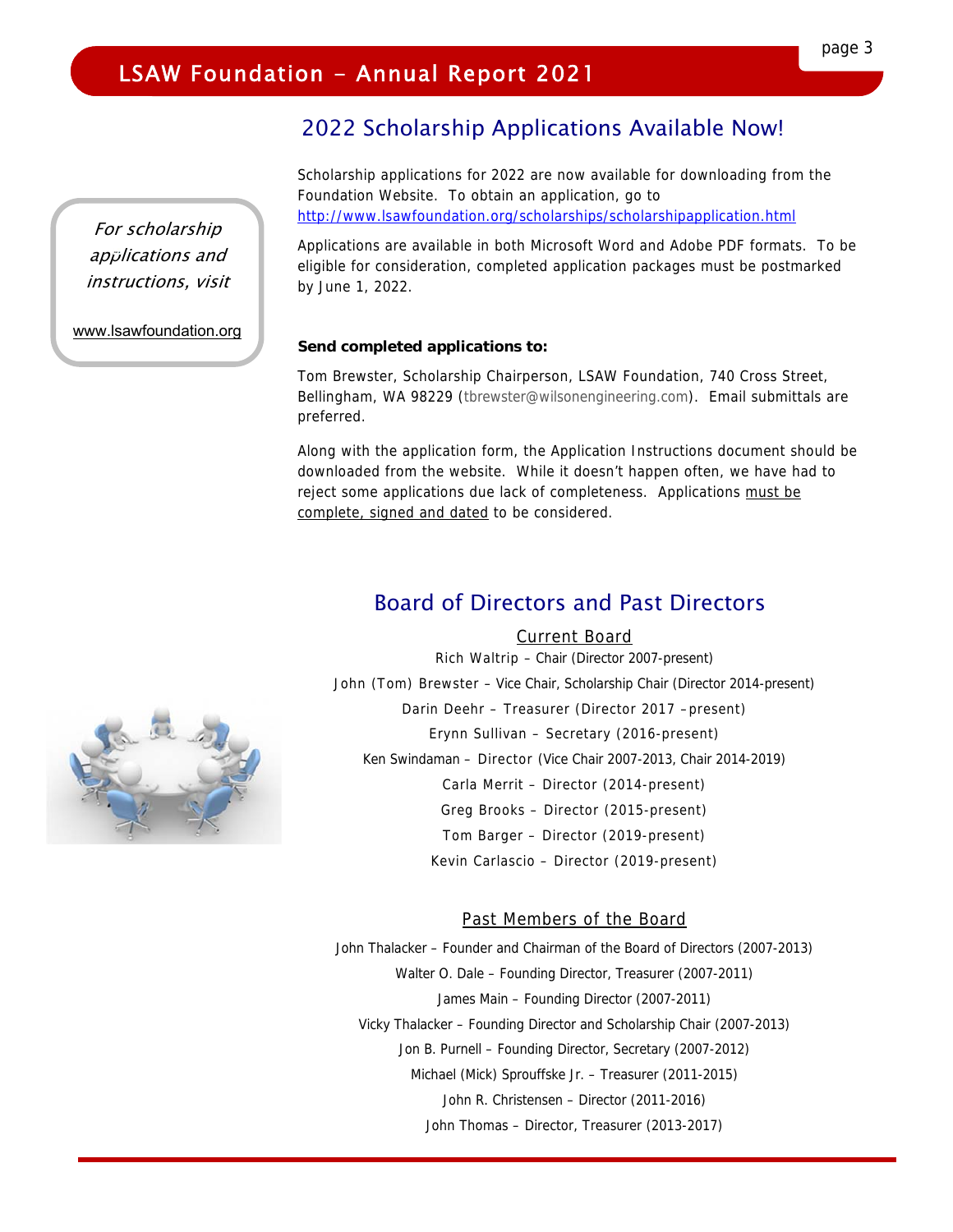### Financial Status Report

#### Assets

The Foundation had a total of \$102,658.86 in the following accounts through year-end 2021.



#### Income by Source

Our yearly income for 2021 was \$21,444.46. That's a bit higher than average. We had no income from the Annual Conference in 2021. But that was largely offset by the Giving Tuesday donations.



The **Foundation Board** thanks one and all for your generous and continued support.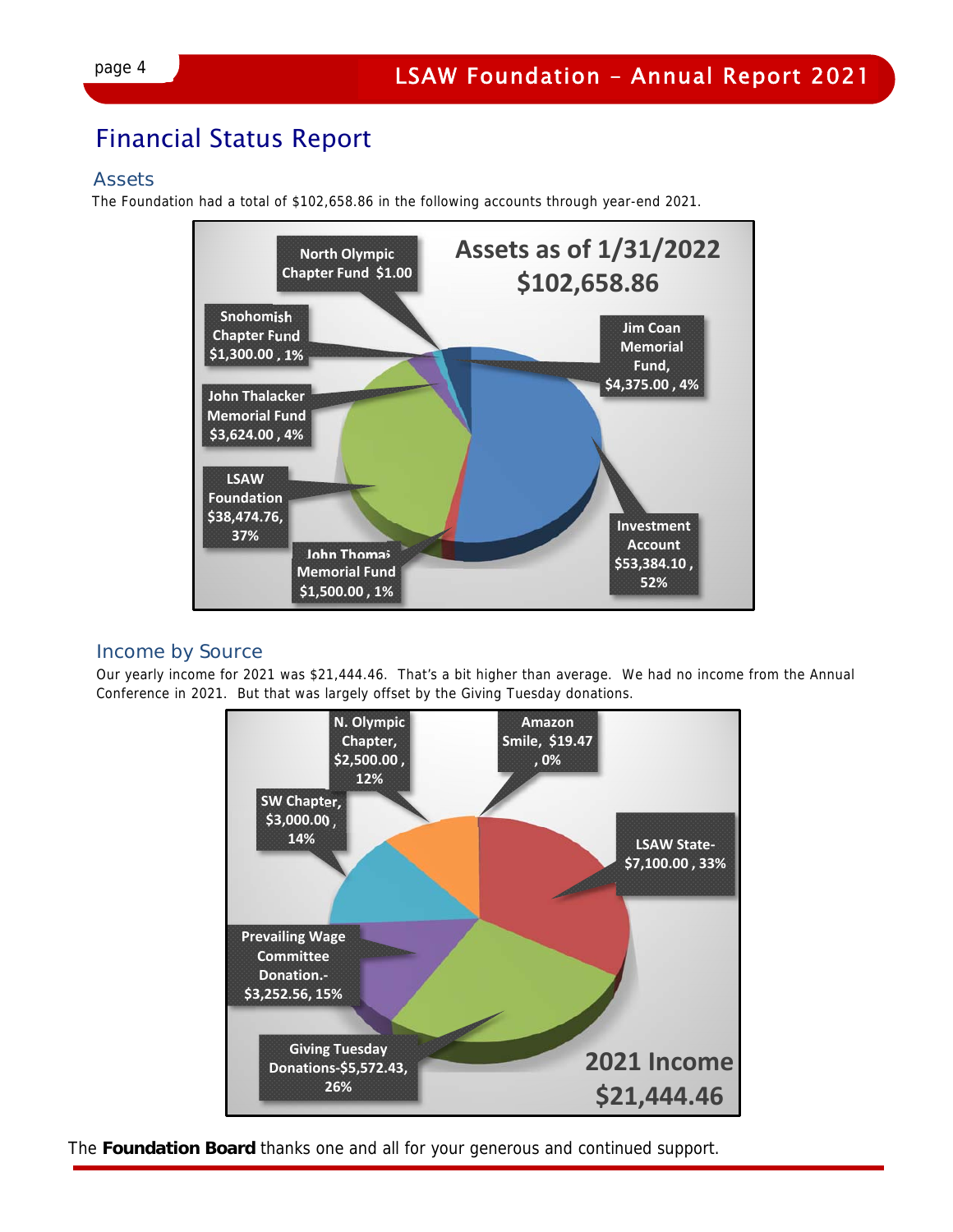## page 5 **LSAW Foundation – 2021 Annual Report**

#### 2021 Expenses

The Foundation strives to keep overhead costs as low as possible. For instance, Board members do not receive reimbursement for mileage, lodging or meal expenses when traveling to attend Board meetings.

In 2021, the Foundation distributed \$11,683 in scholarship awards. This was our only outgoing expenditure in 2021.



Chapter leaders, if your Chapter has yet to make a contribution, please consider a dedicated scholarship or yearly support for the general LSAW Foundation Scholarship Fund.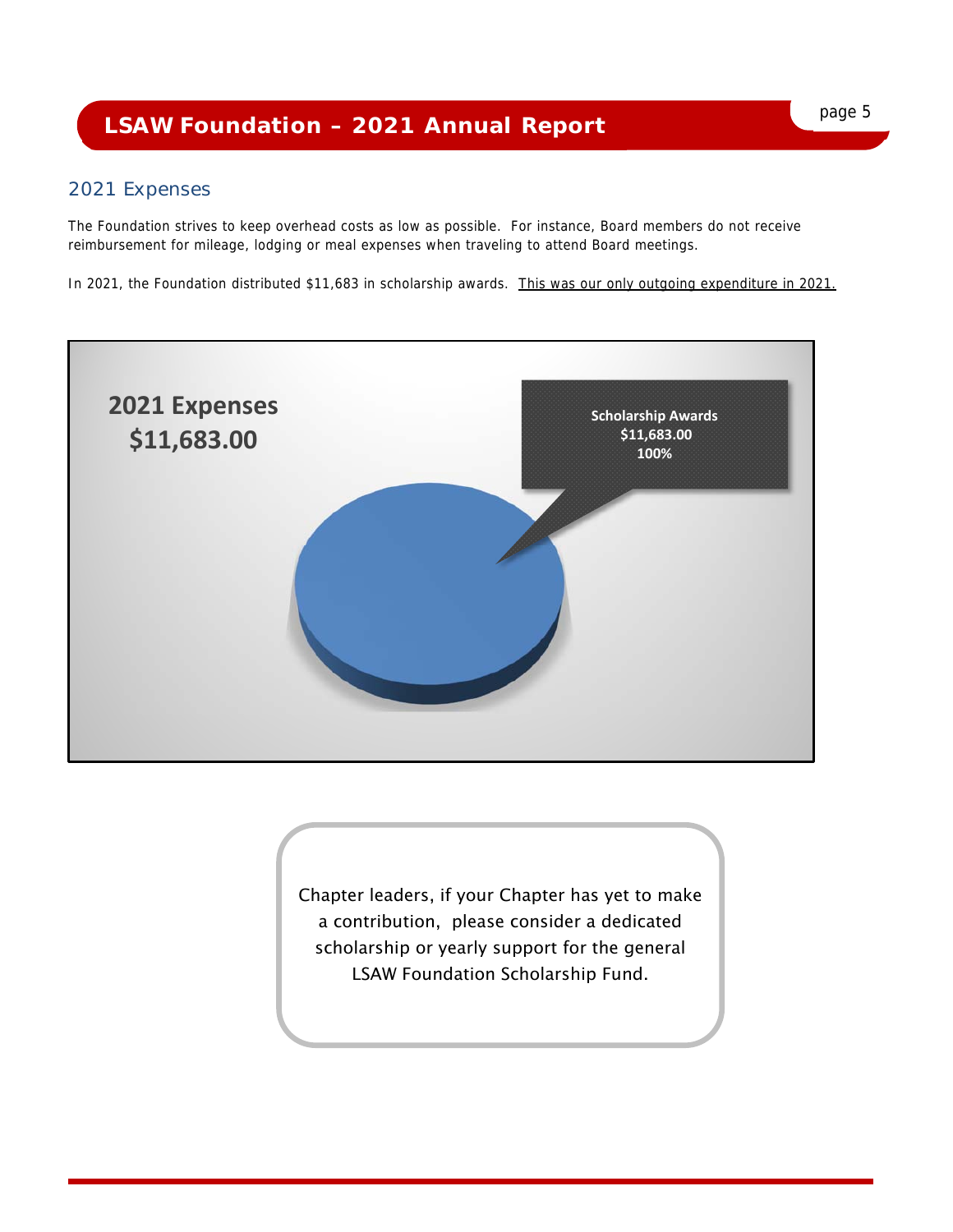### **Scholarships**

#### 2021 Scholarship Awards

In 2021, the LSAW Foundation provided \$11,683 in scholarship awards to four students. Three are attending Bellingham Techical College and one is enrolled in Great Basin College (Nevada), taking classes via remote learning. This brings our total amount to **\$121,133 since 2009**. Your support has assisted a significant number of aspiring students and future employees. We now have a number of awardees working at firms across the State of Washington.



### Goals and Strategies

The overall mission of the Foundation is to **promote educational, scientific and charitable activities in the fields of surveying, mapping, and land information sciences.**

It seeks to do this by **providing financial support, in the form of scholarships and grants**, to students entering the profession and to educators and others who advance and improve the profession and its standing with the general public in the State of Washington

To make this possible, the Foundation seeks to build a selfsupporting endowment that will allow it to award **impactful**  scholarships and grants to deserving surveying students and educational programs perpetually. If this goal is to be accomplished, a portion of the funds we receive must be saved and invested. Otherwise, the Foundation would

function in a pay-as-you-go fashion and scholarship and grant awards would be vunerable to market conditions and totally dependent upon the continuing and continuous generosity of donors.

In its fund raising activites, the Foundation seeks to avoid competing with other established groups such the George Walker Fund, LSAW Chapter fundraisers such as seminars, and the LSAW State Conference. This makes financial support from LSAW at the State and Chapter level essential to the Foundation's mission.

The Board continues to revisit and revise the stategic plan each year, thereby keeping an up-to-date framework as it seeks to fulfill its mission in 2021 and beyond.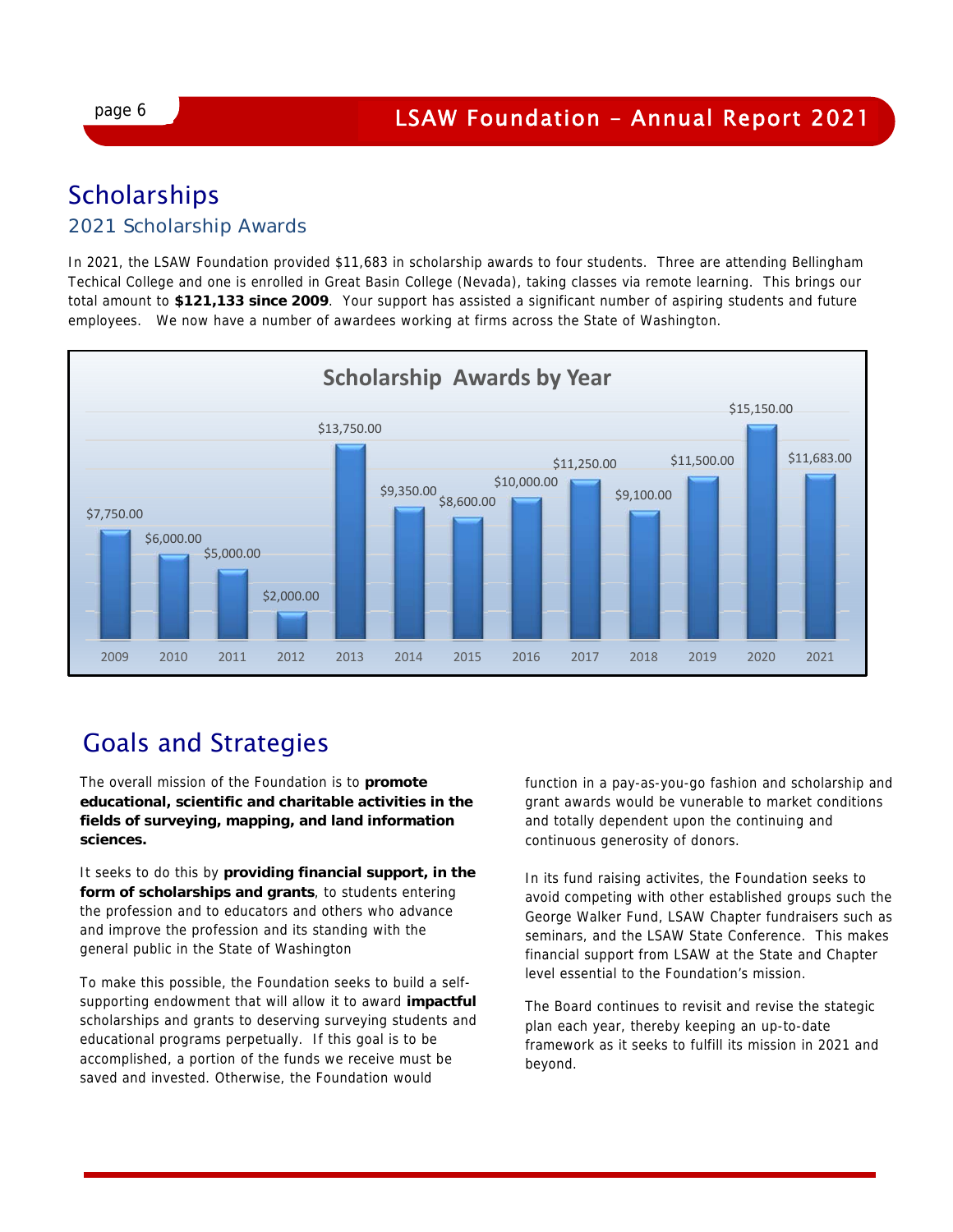### **LSAW Foundation - Annual Report 2021**

#### Foundation Board for 2021



**Chair, Rich Waltrip, PLS** received a B.S. in Geology from the University of Missouri in 1978 and completed several surveying courses at various colleges in subsequent years. He is licensed in Washington, Idaho, Montana, Missouri and Nevada. He believes in the increasing importance of higher education for personal development, as well its benefit to the profession. He has been an active member of LSAW since moving to Spokane, Washington in 1999, and is a past president and trustee of the Inland Empire Chapter. Rich is a founding member of the LSAW Foundation, serving as a Director since its inception in 2007. He served as Foundation Scholarship Committee Chair from 2013 through 2019. Besides working for a living, he enjoys camping, hiking and playing music.



**Vice-Chair and Scholarship Chair, John Thomas (Tom) Brewster, PLS** was born and raised in Bellingham, Washington. He enrolled in Bellingham Technical College's surveying program in 1988, after realizing that his B.A. in Philosophy from Washington University in St. Louis was not going to pay the bills effectively. Starting work as a survey technician in early 1990, he moved to Wilson Engineering in 1994, becoming their principal GPS and Hydrographic Technician. In 2001 he sat for and passed the LSIT exam and received his professional license in 2007. He served on the Technical Advisory Board for the Surveying and Civil Engineering programs at Bellingham Technical College for twelve years and took a leave of absence to teach there for a full year. As an instructor, he saw the impact that even a relatively small scholarship can have on a student's ability to perform and succeed. He sees his service on the Foundation Board as an opportunity to re-engage with surveying students, and perhaps help to "spread the word" about the scholarships the Foundation administers. Tom joined the Board in 2013.



**Secretary, Erynn Sullivan's** interest in surveying and land use came late, after several years working for YMCA, then in retail management for well over a decade; she enjoys the novelty and creativity involved in field surveying, and relishes working outdoors. Most days. Erynn graduated with an Associate's degree in Land Surveying from Renton Technical College in 2010, a recipient of several generous scholarships provided by the Washington surveying community. She then earned a Bachelor's degree in Environmental Science from Huxley College, with the goal of delineating and mapping wetlands and streams, and a not-quite-Minor in Environmental Policy. Erynn has served LSAW as secretary for the Snohomish Chapter, and as a member of the Annual Conference committee. In 2011, the Snohomish Chapter honored Erynn as its Associate of the Year; she also served on the first all-female Executive Committee of any LSAW chapter. She was a member of the summit team on the 2010 Mt. Rainier resurvey, sponsored by LSAW, and has given short lectures on the intersection of surveying and environmental consulting.



**Treasurer, Darin Deehr,** has been active in the survey industry since 2010. Prior to launching the land survey phase of his professional career, Darin Worked for 20 plus years as a Production Manager in the window manufacturing industry. When the building industry collapsed due to the 2007/2008 recession, Darin quickly turned the negative into a positive and seized the opportunity to go back to school and change careers. After 2 years of study Darin graduated with highest honors and received an ATA Civil Engineering Technology Degree from Centralia College. Since graduation Darin worked as a survey draftsman/survey tech in the private sector for five years and currently works for the WA State Department of Natural Resources as the aquatic research specialist in the Engineering Division, Title and Records Office. Darin is a member of the LSAW SW Chapter where he has previously served as secretary and now has joined the board of directors of the LSAW Foundation as of 2017.